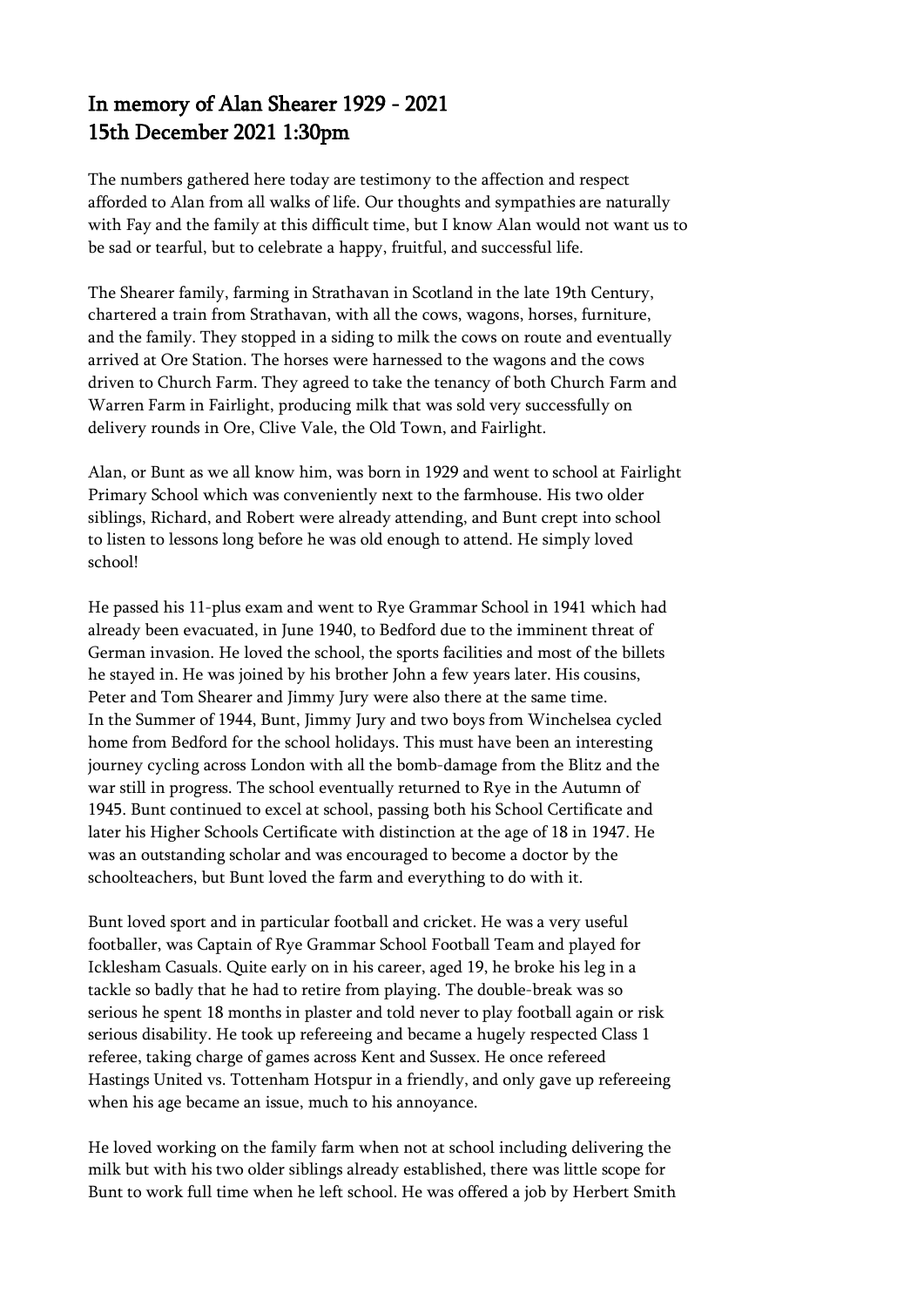Snr. at Wakehams Farm in 1948 which he took and married Christine Cooke the same year, moving into one of the farm's cottages, where daughter Marrie was born in 1949.

After about two years, an opportunity to be a farm foreman for Bill Cooke arose at Playden and after about a year a second daughter, Lorna, arrived. Three years later, he took a job as a farm rep for the feed firm Silcocks and moved into a house at the Glebe in Pett for about 2 years. The firm then moved him to Gloucestershire where he worked for a further four years, travelling back to Fairlight to visit family frequently. This became a strain on the whole family, and they moved to Tunbridge Wells, still working for Silcocks, before moving back to Fairlight in 1961.

Around this time, Bunt joined the local Coastguard Cliff Rescue Team and spent many hours keeping watch from the small wooden lookout on the Firehills when the weather was bad or when regulars needed a break. After 20 years of watch keeping and the occasional dramatic cliff rescue, Bunt became First Auxiliary-in-Charge at Fairlight. On retirement, he was awarded a Gold Medal and, as a leaving present, the Hastings in shore Lifeboat crew offered him a trip out to sea in their boat. Bunt had confessed a tendency to sea sickness, which merely encouraged the coxswain to put the boat through its paces whilst Bunt turned green!

So, on returning to Fairlight in 1961, Herbert Smith once again offered him his old job back this time managing the dairy herd. Bunt took up this opportunity on the\* condition that he could have Saturday afternoons off to play cricket.

Bunt's father J. Y Shearer was an excellent wicket keeper playing for Hastings Priory and Sussex. Bunt was a very good all-rounder and played his first game for Pett Cricket Club in 1946. He was exceptionally good at catching and held the club catching record on six occasions, five consecutively. He played his last game for Pett in 1984. He was a very successful Sunday Captain for several years where he always encouraged the young players and less gifted to be involved.

The club records show that Bunt scored 2,235 runs, took 309 wickets, and held 154 catches. My father's report at the end of the 1984 season quotes the following: In my opinion Bunt was one of the 2 best captains the club has ever been fortunate enough to have and an absolutely 1s Class sportsman in every sense of the word'.

In the early 1970s, Pett Cricket Club were enjoying some splendid cricket on an ever-improving wicket. There was a new crop of post-war cricketers growing up in the village blending in with the old guard. The Royal Oak pub had reopened after an absence of over 70 years without a pub in the village.

The Saturday team was Captained very successfully by the somewhat debonaire Noel Spendlove, with Captain Mainwaring tendencies! In the 1973 season, Noel had become exasperated by the younger generations' reluctance to leave the Royal Oak, often with the away side ready to start. After several weeks of nagging, unsuccessfully, Noel asked Bunt aka Sergeant Wilson, if he could go over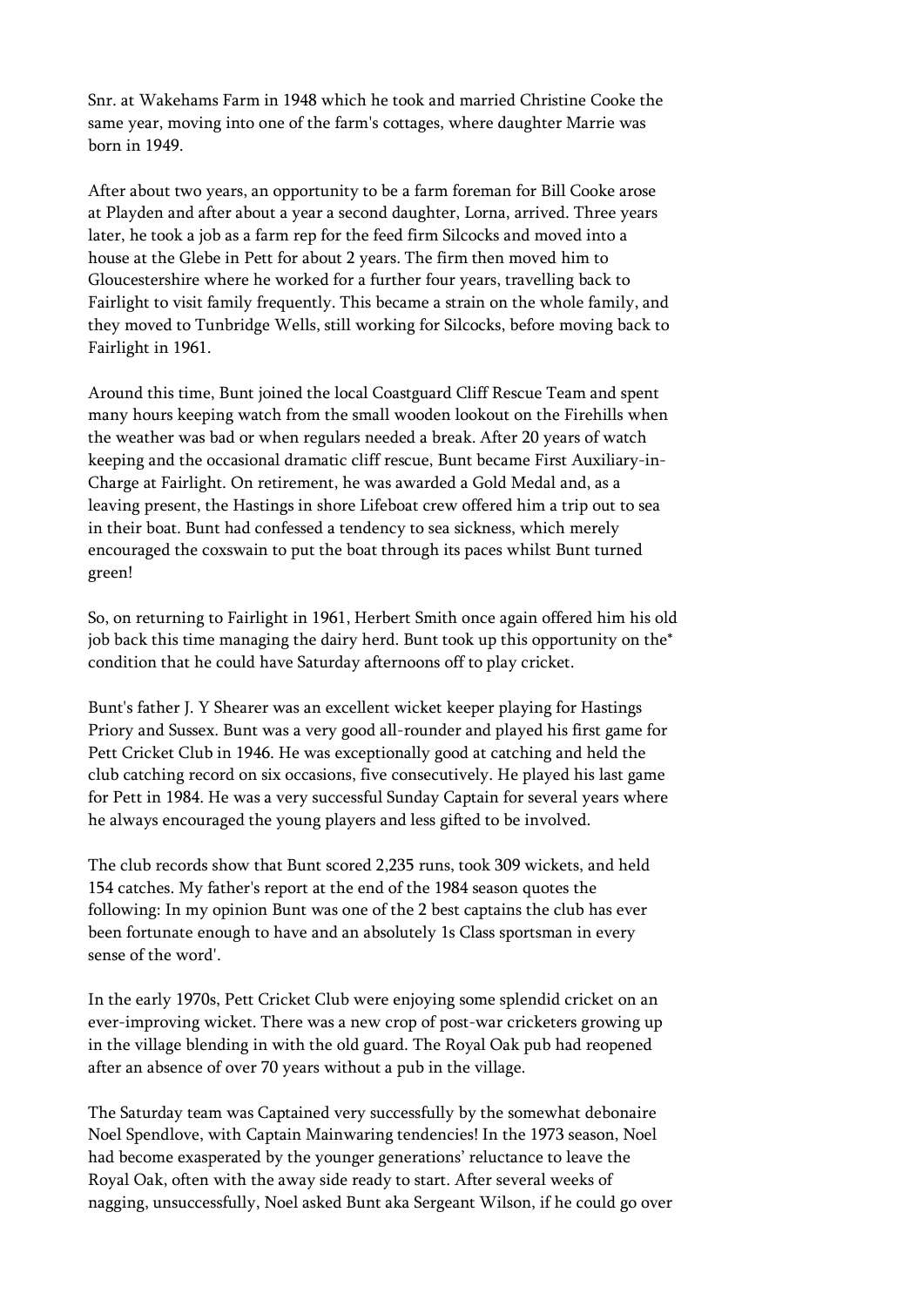and get the boys out of the pub, not least of all because three of them were his nephews.

Bunt, already changed into his cricket whites, proceeded out of the gate, down the slope to the Royal Oak, where he was spotted by the boys who quickly ordered up a pint of Guinness before leaving by the back door. When Bunt walked in, Sid the landlord gave him the pint and engaged him in conversation. Meanwhile, Noel Spendlove was letting off steam and decided to walk over to the pub and investigate ... only to discover Bunt drinking his Guinness! ...probably the only time Bunt was lost for words!

Bunt rarely missed the Annual Pett Cricket Club Dinner which up until 1972 was a stag affair held at The Two Sawyers. It then moved to the Smuggler where wives and girlfriends were allowed. It was around this time that Bunt met Fay and they were married in 1977 moving up to the Fairlight Coastguard Houses.

Bunt was elected Club Chairman in 1992 and served until 2002, when he was made a Life Member. He was elected President of the club in 2010. During this 30-year period, Bunt and Fay attended most home fixtures, always on hand to give support, praise, and advice. He was very insistent that good behaviour and sportsmanship should be on display and was very quick to step in, to protect the good name of the club, in the event of an indiscretion.

This 75 years of service to the club is without doubt the longest in its entire history and the bedrock on which we have come to depend, especially in difficult circumstances.

Bunt was also Chairman of the Pett Sports Association for several years in the 1990s. The umbrella organisation that kept the four member clubs in order. After Bunt retired from working at Wakehams Farm in 1988, he worked briefly for Michael Gregory, who owned the Mermaid Inn, growing vegetables on a Market Garden in Fairlight for the restaurant. When Fay's father, Bill Griffin, retired from running the very successful Griffins Farm Shop, Bunt and Fay took over the running of the shop in the late 1980s until it closed in 1997.

Bunt was a member of the Beach Club for most of his life, both when it was at The Smugglers site and when it became the New Beach Club on its current site. He served on the Committee for many years, including a spell as Chairman and Treasurer. He eventually became a Trustee when his calm wisdom could be called upon to defuse difficult situations. As a boy, I remember driving flocks of sheep up and down the road all day during shearing with my father. It was a hot July evening and as we were passing the Beach Club for the umpteenth time, Bunt typically came out with a cold pint of bitter for my father and a shandy for me. Apart from his kindness, one of the most striking features to me about Bunt was his extraordinary voice. Apparently, his rich, Sussex brogue was acquired from spending so much time as a young boy with the farm Carter called Clem who had a very broad Sussex accent. Bunt used to copy him, and the voice stuck, resulting in him being called Turnip at school.

Bunt has led an extraordinary, varied life working in an environment that he loved, enjoying playing and watching sport combined with a commitment to public service. He was a wonderful man, and we are all so lucky to have known